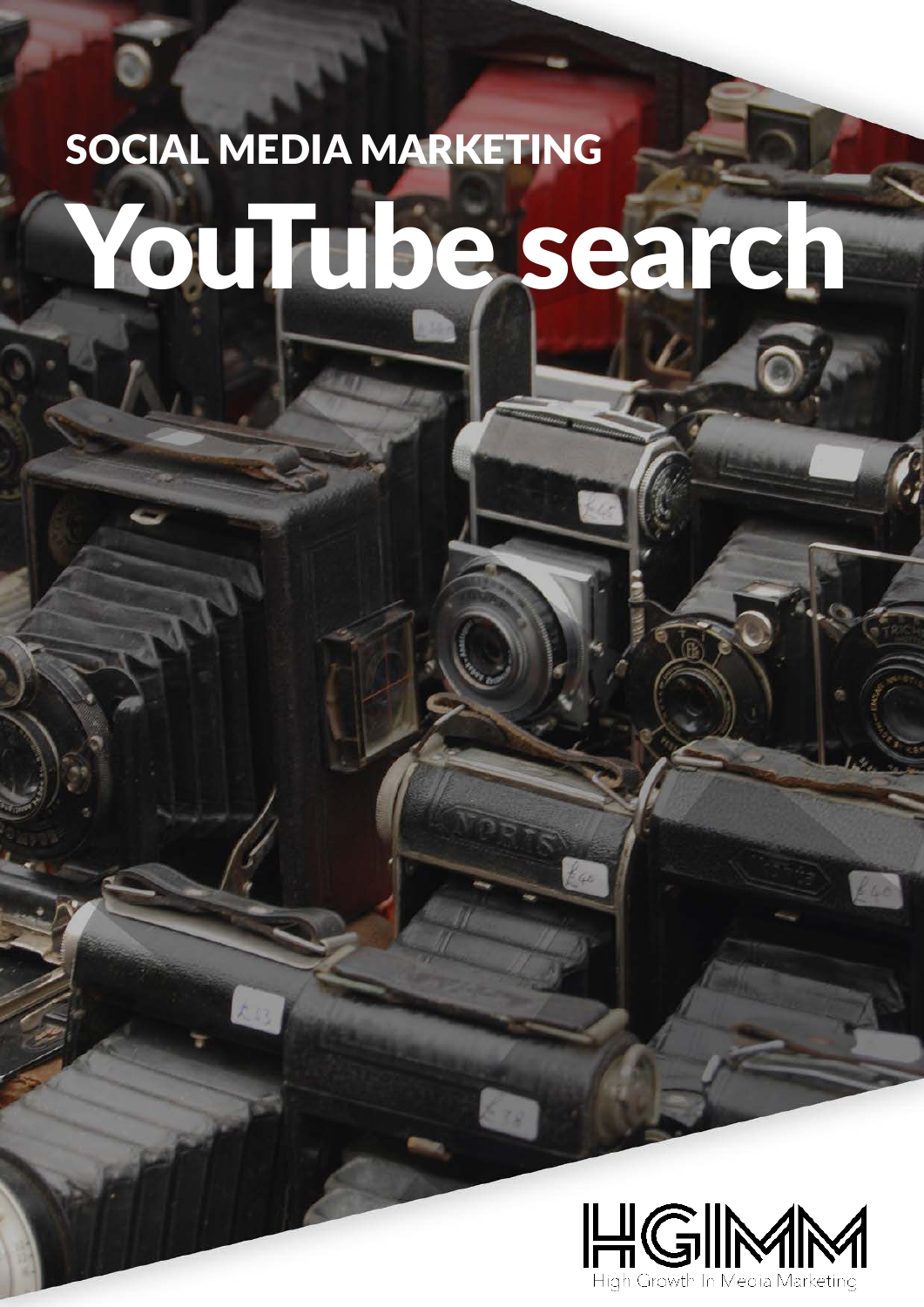## **Using YouTube To Enhance Your Social Posts**

Video significantly increases engagement and sharing on Social Media, in fact they have the most organic reach of any type of Facebook Post.

### *If you're looking to boost your marketing but not sure where to turn, videos can add a whole new dimension to your Social Media Marketing.*

Time is so incredibly precious to people. We are in control of it and we hate when it's wasted, so why bore your fans and followers with long text updates?



**Video offers you the chance to engage with your audience visually meaning they are not only more likely to share or Retweet, they will like and follow!**

Think about it for a second. What were the last few things you shared on Facebook or Twitter? There's a high chance at least one of them was a video clip. If you're creating your own video content for YouTube, that's great, but not everybody has the time or skill to create their own videos.

**The YouTube search in the Content Research section of your dashboard will help you find awesome video content that engages your audience.**

Think of each video you post as a mini ad for your business. (i) Note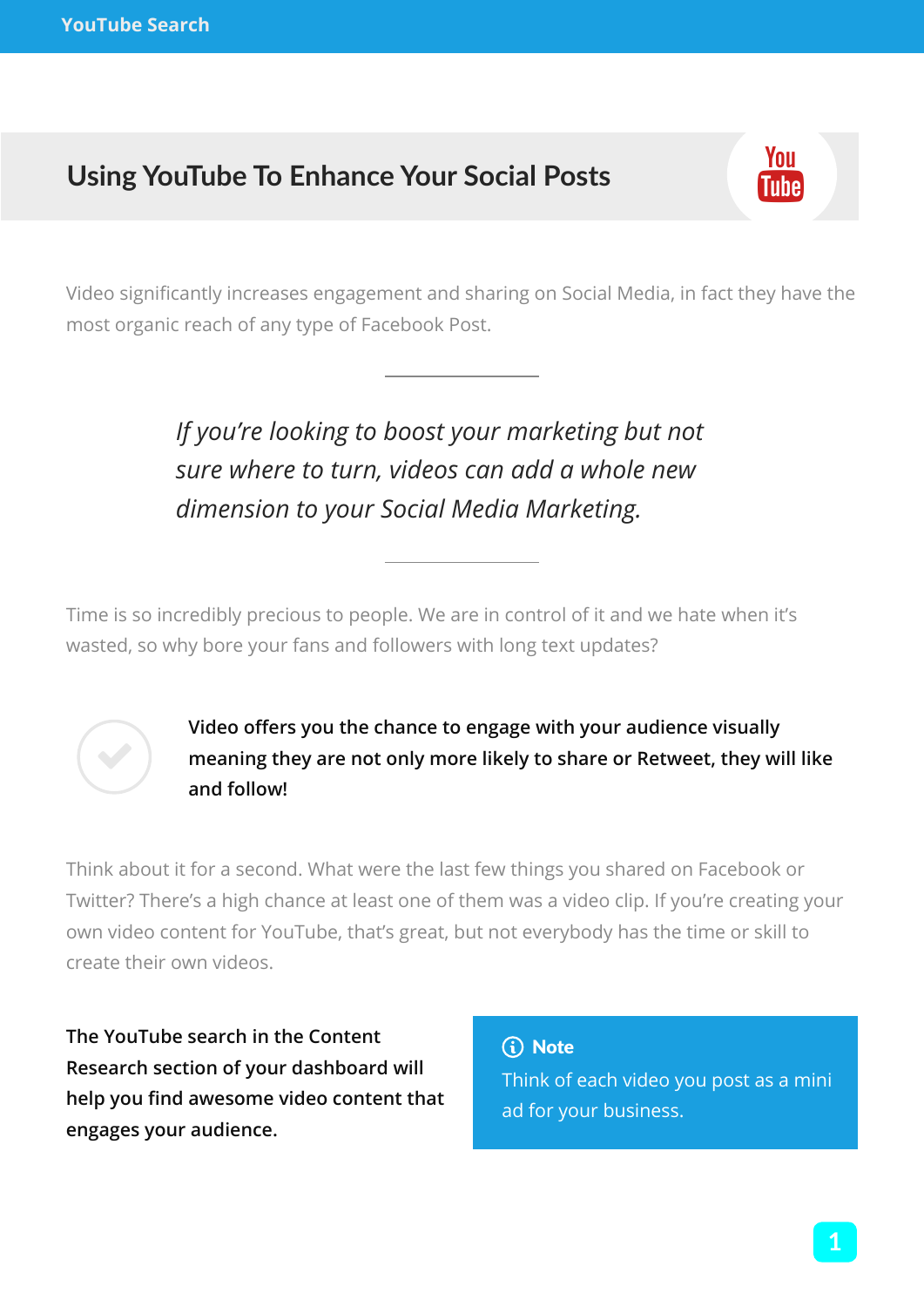*With an impressive three billion daily views, YouTube stakes its claim as the world's second-largest search engine (behind Google) and is considered the third most-visited website in the world.*

## **Think YouTube is only for cat videos? Think again ... Think**

#### **Here's a few stats to help you understand the power of YouTube**

- $\bullet$  Total **number of people** who use YouTube **1,300,000,000** (Fortune Lords 2016)
- **D** More than **1 billion unique users** visit YouTube **each month**. (YouTube 2016)
- $\bullet$  **300 hours of video** are uploaded to YouTube **every minute!** (Fortune Lords 2016)
- $\bullet$  On mobile, the average YouTube viewing session is now **more than 40 minutes**, up more than 50% y/y. (YouTube 2016)
- **E** Almost **5 billion videos** are watched on YouTube **every single day**. (Fortune Lords 2016)
- **E** You can navigate YouTube in a total of **76 different languages** (covering 95% of the Internet population). (YouTube 2016)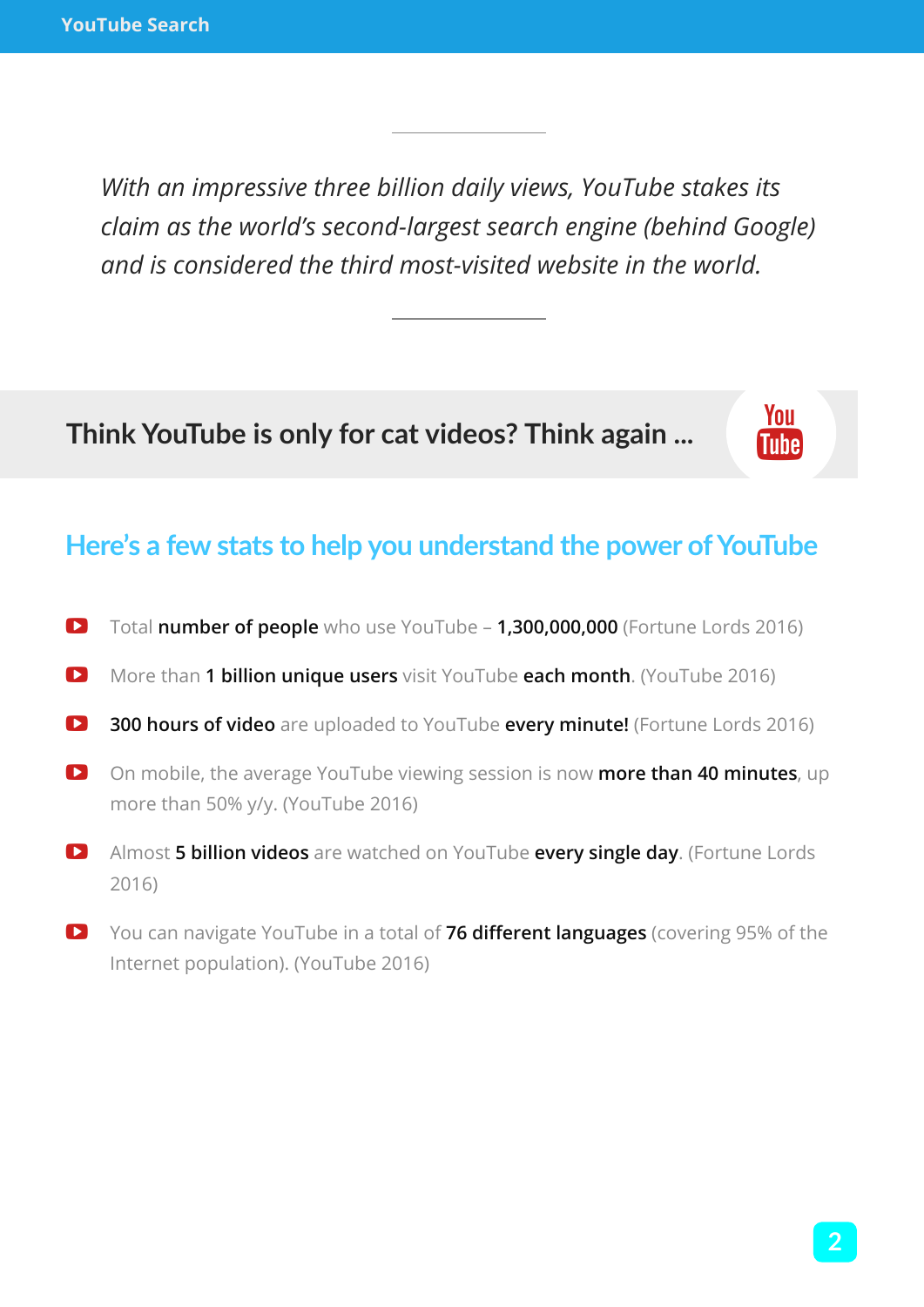## **Using YouTube for content research**



This is one of the most powerful additional features of your dashboard. Searching for current, relevant videos then scheduling them onto your Social Media channels has never been easier.

**First of all, log into your Social Media Control Panel and click 'Research'.** Then select the 'YouTube' tab from your list of Content Research tools.

You'll notice that you have the option to search for videos, specific playlists or channels.

| <b>Content Research</b>                                                                                                                                      | 3                     |
|--------------------------------------------------------------------------------------------------------------------------------------------------------------|-----------------------|
| <b>SEARCH</b>                                                                                                                                                |                       |
| <b>D</b> YOUTUBE<br>RSS/ALERTS<br>8 GOOGLE NEWS<br>FACEBOOK<br>TRENDING<br>Search by Relevance<br>Type<br>$\mathbf{v}$<br>Video<br>$\boldsymbol{\mathrm{v}}$ |                       |
| Everything<br>Video<br>Channel<br>Playlist<br>Sea                                                                                                            | <b>SEARCH YOUTUBE</b> |

**To do a video search**, simply type in your search term to view a whole list of relevant YouTube content which you can then filter by Relevance, Date or View Count.

#### (i) Note

Remember to save these all important searches so you can return at a later date when you are ready to post more videos.

**To search for a playlist**, simply repeat this process but select 'Playlist' from the drop down list to receive your search results.

**Searching a channel**, involves a few extra steps, please read the **"Add a YouTube channel to content research"** PDF guide for step by step instructions.